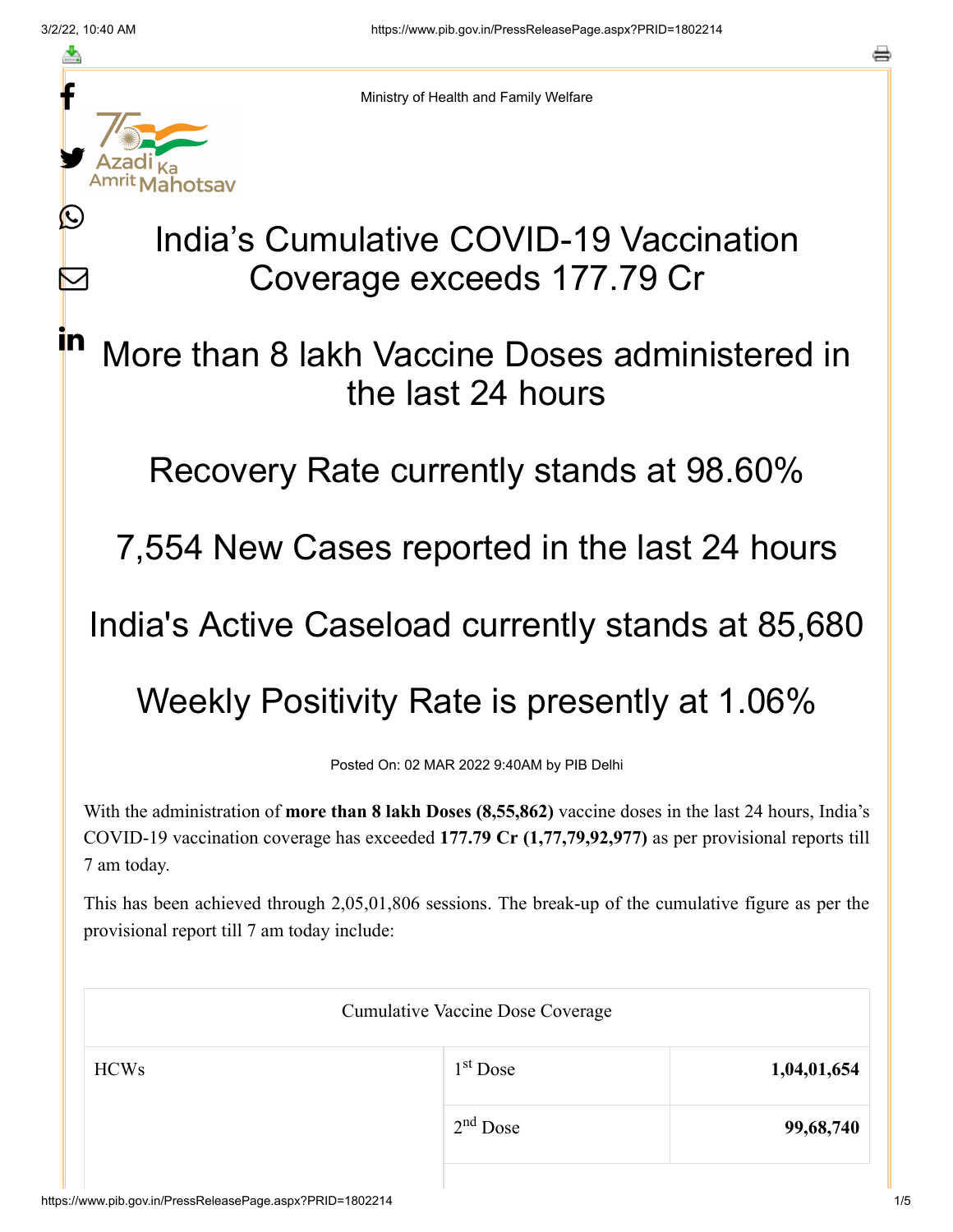| f<br>C |                        | <b>Precaution Dose</b> | 41,86,679       |
|--------|------------------------|------------------------|-----------------|
|        | <b>FLWs</b>            | 1 <sup>st</sup> Dose   | 1,84,09,677     |
|        |                        | $2nd$ Dose             | 1,74,45,792     |
|        |                        | Precaution Dose        | 62,54,208       |
| in     | Age Group 15-18 years  | 1 <sup>st</sup> Dose   | 5,49,28,343     |
|        |                        | $2nd$ Dose             | 2,81,84,270     |
|        | Age Group 18-44 years  | 1 <sup>st</sup> Dose   | 55, 19, 32, 210 |
|        |                        | $2nd$ Dose             | 44,51,55,748    |
|        | Age Group 45-59 years  | 1 <sup>st</sup> Dose   | 20,22,93,199    |
|        |                        | $2nd$ Dose             | 18,03,66,630    |
|        | Over 60 years          | 1 <sup>st</sup> Dose   | 12,64,28,876    |
|        |                        | $2nd$ Dose             | 11,23,38,844    |
|        |                        | <b>Precaution Dose</b> | 96,98,107       |
|        | <b>Precaution Dose</b> |                        | 2,01,38,994     |
|        | Total                  |                        | 1,77,79,92,977  |

**14,123** patients have recovered in the last 24 hours and the cumulative tally of recovered patients (since the beginning of the pandemic) is now at **4,23,38,673.**

Consequently, India's recovery rate stands at **98.60%.**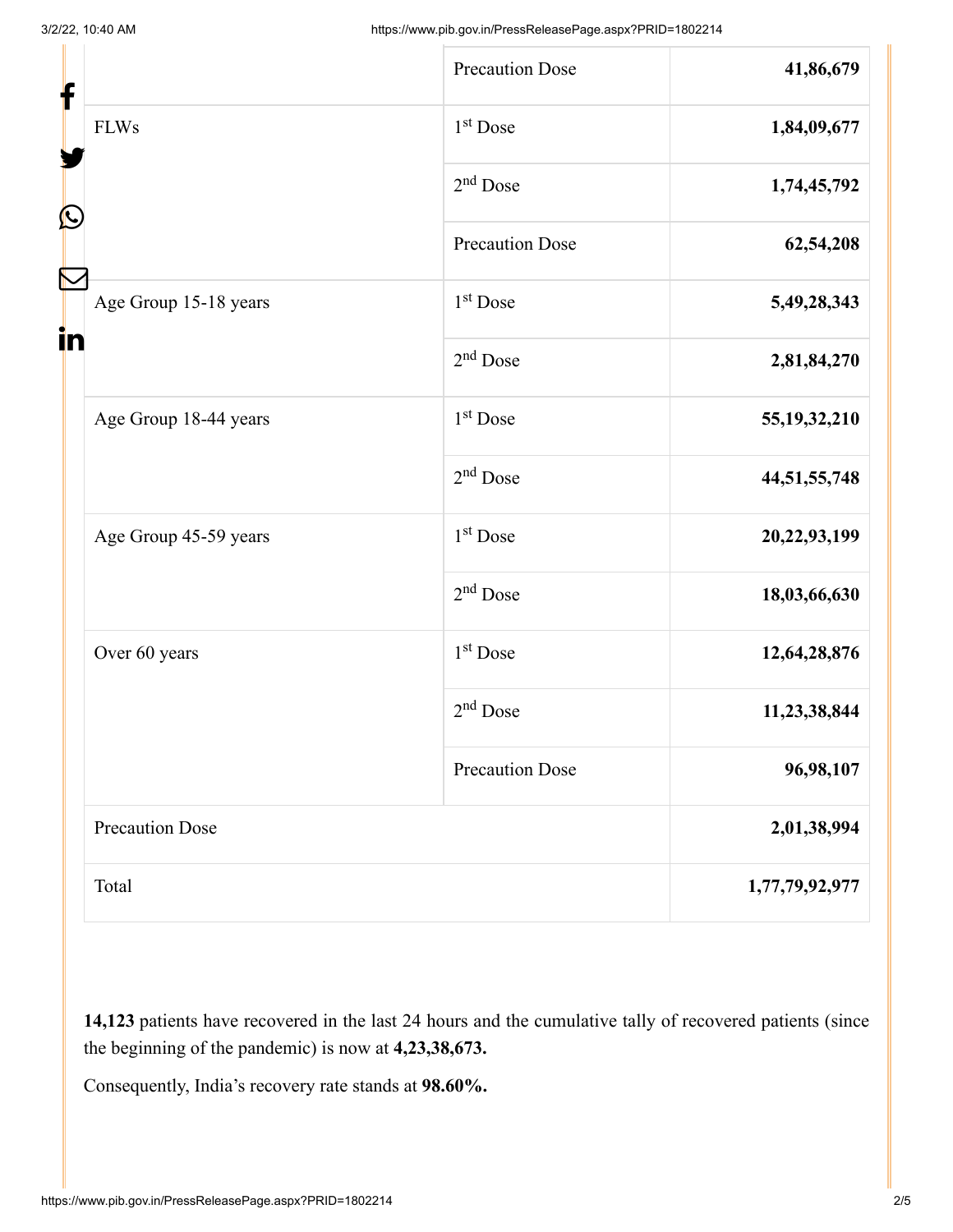

## **7,554 new cases** were reported in the last 24 hours.



India's Active Caseload is presently at **85,680.** Active cases constitute **0.20%** of the country's total Positive Cases**.**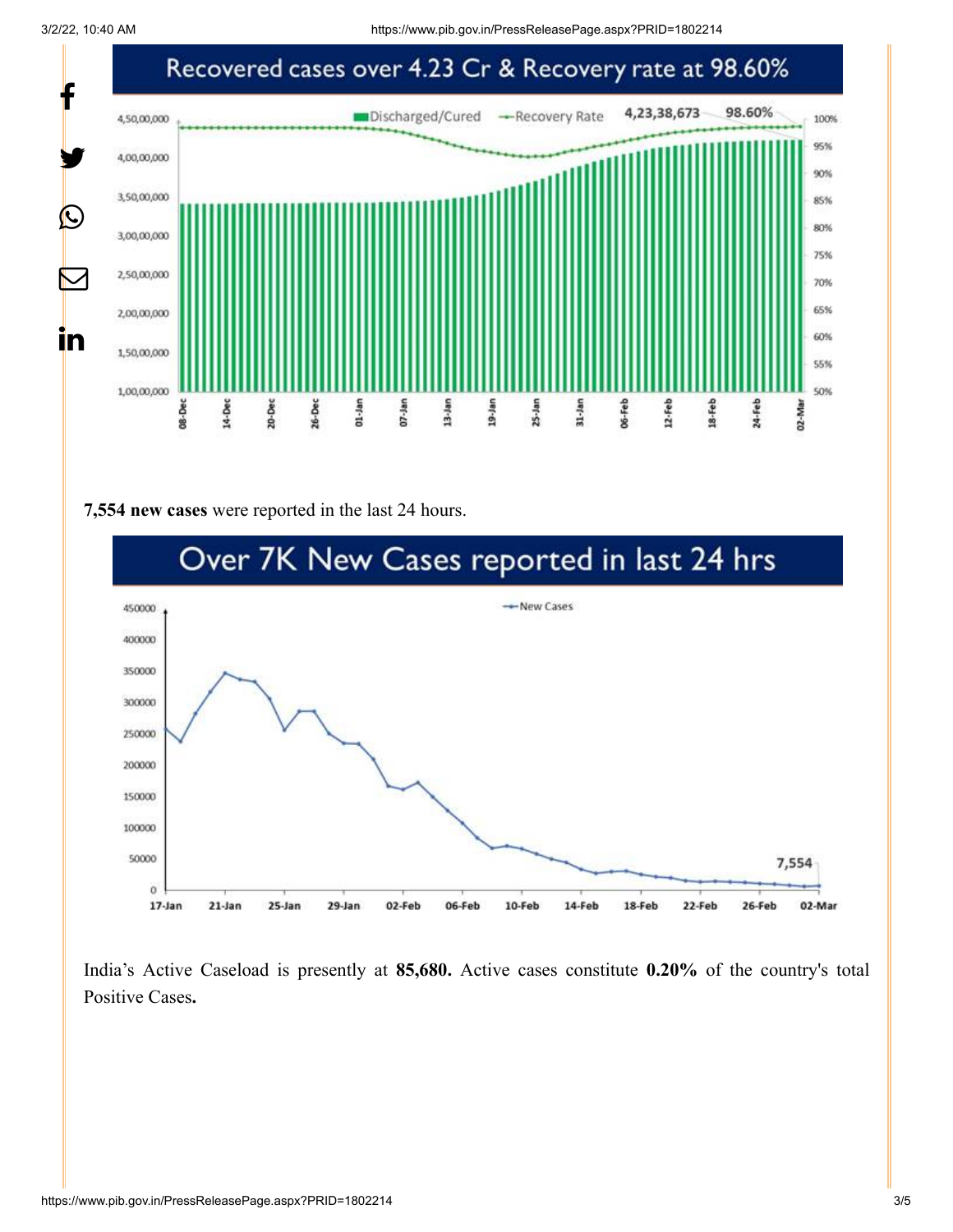



The testing capacity across the country continues to be expanded. The last 24 hours saw a total of **7,84,059** tests being conducted. India has so far conducted over **76.91 Cr (76,91,67,052**) cumulative tests.

While testing capacity has been enhanced across the country, **Weekly Positivity Rate** in the country currently **stands at 1.06%** and the **Daily Positivity rate is reported to be 0.96%.**



\*\*\*\*

## MV/AL

HFW/COVID States data/2nd March2022/3